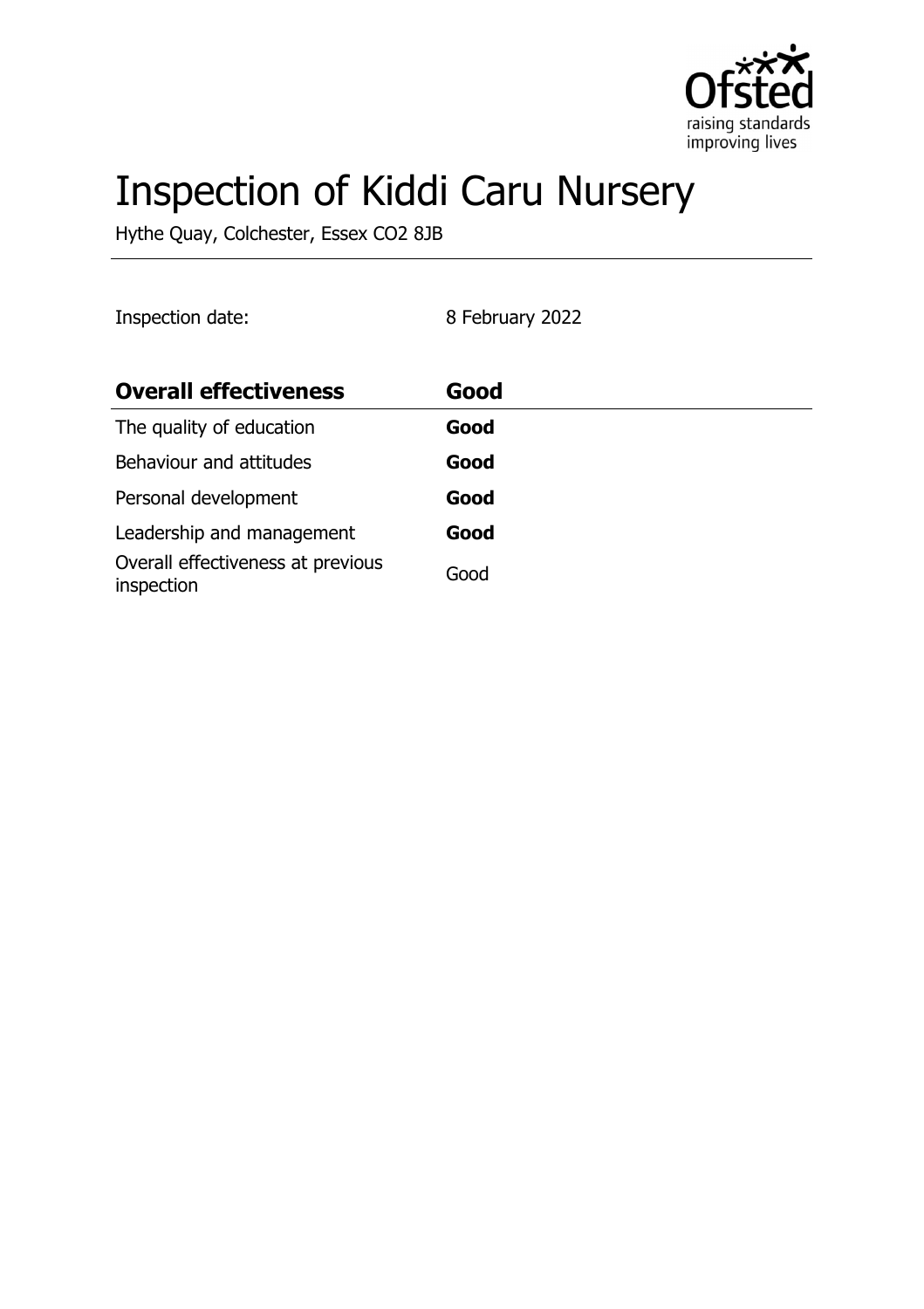

# **What is it like to attend this early years setting?**

## **The provision is good**

Children thoroughly enjoy their time at the nursery. They settle with ease and form secure attachments to staff. Children explore the well-resourced environment confidently. Babies enjoy song time with staff. Staff repeat words, such as 'shake, shake, shake', supporting children's early language. Babies babble, gurgle and excitedly clap along and move their bodies to the music. Young babies experience tummy time and develop their early physical skills. They are encouraged by staff to reach for objects nearby. Children develop an awareness of the world around them. They take part in recycling projects and staff educate them on how they can 'safeguard the world'. Children enjoy looking at pictures of insects and searching for them in the garden. When they have identified what they are, they mark them off on their lists.

Children learn vital skills that they need, ready for school. They take part in daily 'move-and-groove' sessions where they practise skills, such as getting dressed into their physical education kits. Children talk about their feelings and learn the importance of looking after their well-being. They enjoy taking part in daily yoga sessions. Children learn that their opinions and thoughts are valued by staff and each other. Children place cotton wool balls in plastic cups as a way of voting for which story book they would like to read later in the day. Even the youngest of children develop their independence and communicate their needs. Babies crawl into their beds when they are tired, learning how to self-regulate.

## **What does the early years setting do well and what does it need to do better?**

- $\blacksquare$  The leadership team is passionate and dedicated to their role. They have extensive knowledge about how young children learn best. The leadership team role models best practice to staff regularly.
- Staff feel valued and respected by the leadership team. Staff are encouraged to take time for themselves and look after their mental health and well-being.
- $\blacksquare$  Partnerships with parents are effective. Parents comment that their children make good progress and settle well. Staff update parents regularly on their children's progress and advise how they can support learning at home.
- $\blacksquare$  Staff are very confident and proud of the work they do. They are very clear of their roles and responsibilities. Staff hold themselves accountable for ensuring that all children receive quality care and education.
- Partnerships with other professionals are successful. Health visitors praise the setting for the support they provide to children and families.
- $\blacksquare$  Staff value all children and place a high importance on including everyone. They teach all children sign language so everyone can join in and communicate with each other. This also helps children to develop good communication and language skills from an early age.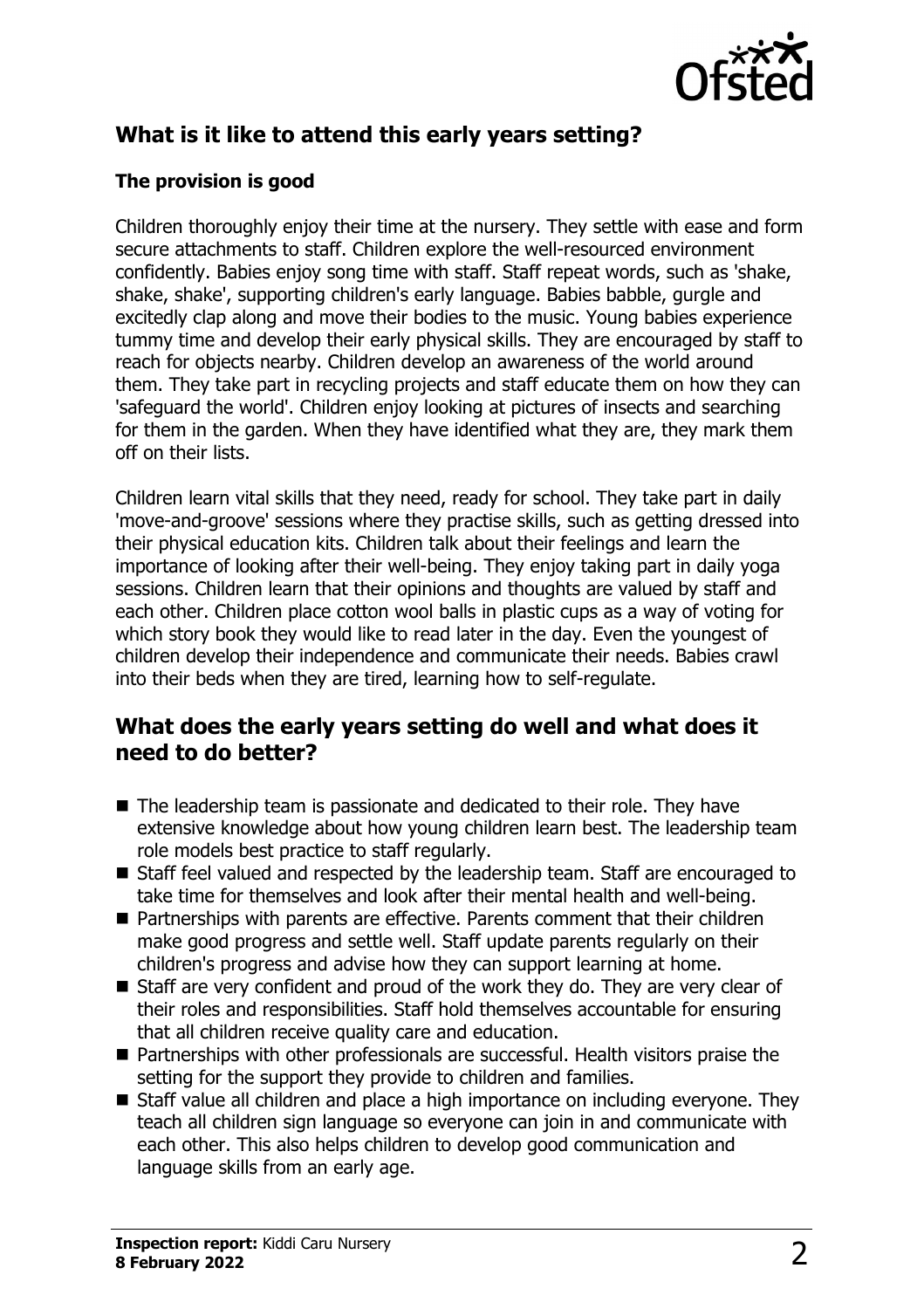

- $\blacksquare$  The leadership team monitors children's needs and stages of development. They identify where additional funding would be best spent. For example, they have recently purchased school role-play equipment to support children with their move to school.
- Staff manage children's allergies well and keep them safe. They obtain detailed information from parents about children's needs. Staff are all trained to identify and respond to any symptoms. They are knowledgeable about the care they need to provide for the children.
- $\blacksquare$  Children with special educational needs and/or disabilities are supported well. Staff have an extensive knowledge of their individual needs and seek appropriate outside support to enhance children's development.
- $\blacksquare$  Staff know their key children well and talk about them fondly. They understand children's needs and adapt their practice to ensure that any gaps in children's development are addressed.
- $\blacksquare$  The leadership team oversees staff practice and identifies areas for improvement well. However, sometimes, what they intend for children to learn is not consistently implemented by staff. For example, staff sometimes do not give children enough time to respond to questions and this is something the leadership team intends for staff to be doing.
- The nursery cook prepares freshly cooked, nutritious meals. Children enjoy sitting down for lunch and eating with staff and their peers. However, staff sometimes prioritise daily routines over children's play and learning, which means children's engagement is sometimes interrupted earlier than necessary.

# **Safeguarding**

The arrangements for safeguarding are effective.

Staff have a secure understanding of the possible signs and symptoms of abuse. They understand the action to take if they are concerned about a child and have a good understanding of the nursery's safeguarding procedures. Staff are clear about how to raise their concerns to outside agencies if they believe managers are not taking action. Robust recruitment and vetting procedures are in place to ensure that staff are suitable to work with children. Staff have a clear understanding of their responsibility to report to the leadership team any changes to their circumstances that may affect their suitability.

# **What does the setting need to do to improve?**

#### **To further improve the quality of the early years provision, the provider should:**

- $\blacksquare$  support all staff to gain a greater understanding of the curriculum and how to deliver it in practice, in order to take the quality of teaching to the highest level
- $\blacksquare$  adapt the organisation of routines so that children's play and learning time is maximised.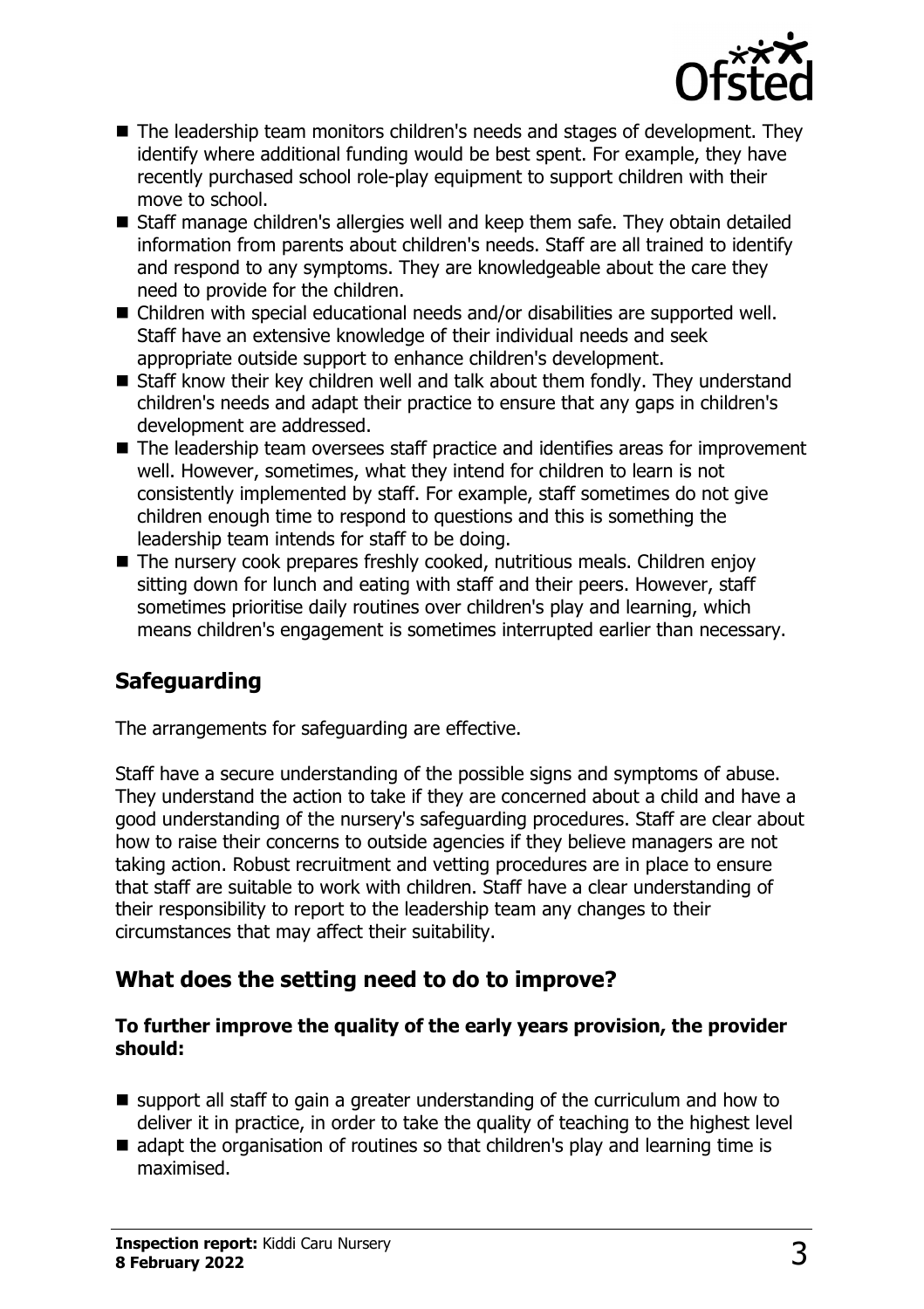

| <b>Setting details</b>                              |                                    |
|-----------------------------------------------------|------------------------------------|
| Unique reference number                             | EY229919                           |
| <b>Local authority</b>                              | <b>Essex</b>                       |
| <b>Inspection number</b>                            | 10225717                           |
| <b>Type of provision</b>                            | Childcare on non-domestic premises |
| <b>Registers</b>                                    | Early Years Register               |
| Day care type                                       | Full day care                      |
| Age range of children at time of<br>inspection      | $0$ to 4                           |
| <b>Total number of places</b>                       | 104                                |
| Number of children on roll                          | 92                                 |
| Name of registered person                           | The Childcare Corporation Limited  |
| <b>Registered person unique</b><br>reference number | RP902737                           |
| Telephone number                                    | 01206 871700                       |
| Date of previous inspection                         | 27 March 2018                      |

## **Information about this early years setting**

Kiddi Caru Nursery registered in 2002 and is one of many nurseries owned by a private company. The nursery employs 24 members of childcare staff. Of these, 18 hold appropriate qualifications at level 2 and above. The nursery opens Monday to Friday all year round. Sessions are from 7.30am until 6pm. The nursery provides funded early education for two-, three- and four-year-old children.

# **Information about this inspection**

#### **Inspector**

Daniella Adams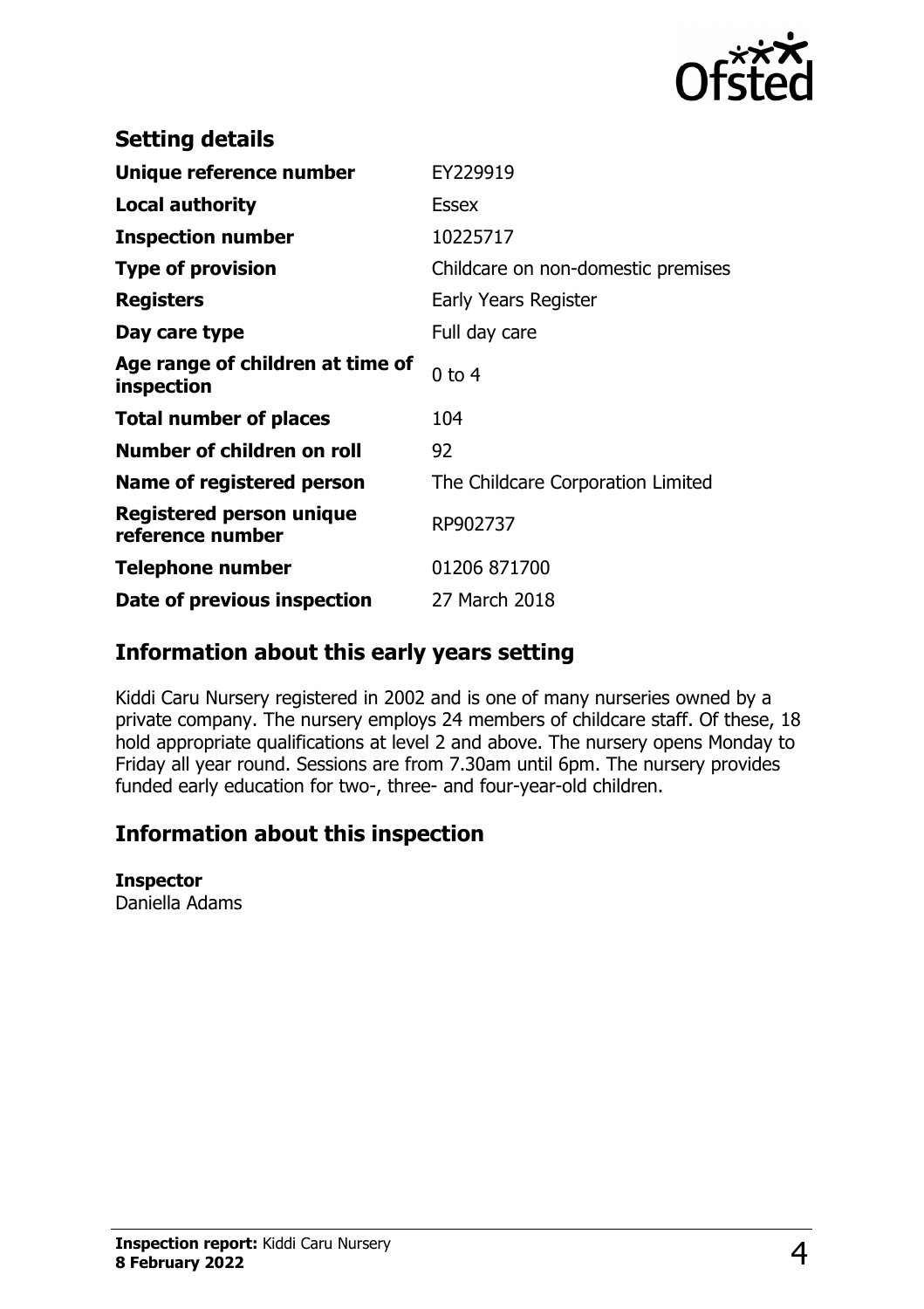

### **Inspection activities**

- $\blacksquare$  This was the first routine inspection the provider received since the COVID-19 pandemic began. The inspector discussed the impact of the pandemic with the provider and has taken that into account in their evaluation of the provider.
- $\blacksquare$  The deputy manager and area manager joined the inspector on a learning walk and talked to the inspector about their curriculum and what they want the children to learn.
- $\blacksquare$  The inspector observed the quality of education being provided indoors and outdoors, and assessed the impact that this was having on children's learning.
- $\blacksquare$  Staff, children and the local health visitor spoke to the inspector during the inspection.
- $\blacksquare$  The deputy manager and the inspector carried out a joint observation of an activity.
- $\blacksquare$  Parents shared their views of the nursery with the inspector.
- $\blacksquare$  The inspector looked at relevant documentation and reviewed evidence of the suitability of staff working in the nursery.

We carried out this inspection under sections 49 and 50 of the Childcare Act 2006 on the quality and standards of provision that is registered on the Early Years Register. The registered person must ensure that this provision complies with the statutory framework for children's learning, development and care, known as the early years foundation stage.

If you are not happy with the inspection or the report, you can [complain to Ofsted](http://www.gov.uk/complain-ofsted-report).